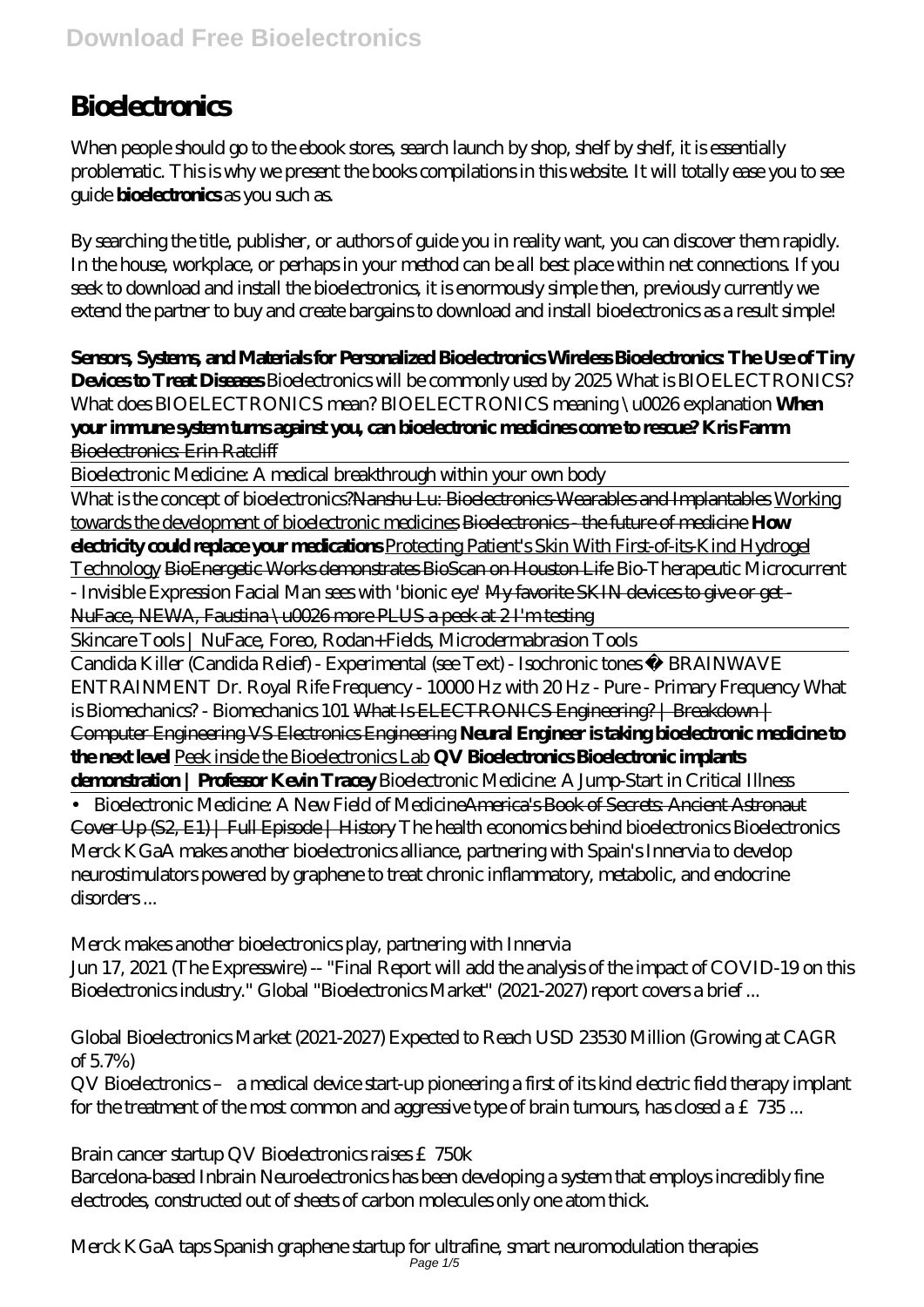Collaboration will focus on the development of smart neurostimulators for the treatment of severe chronic diseases ...

Merck partners with Innervia on bioelectronic therapy development EINDHOVEN, Netherlands, July 1, 2021 /PRNewswire/ -- Salvia BioElectronics B.V. ("Salvia"), a neurostimulation platform company targeting chronic migraine, announces today the appointment of Dr ...

Salvia BioElectronics appoints Dr Alan Levy as Chairman INBRAIN Neuroelectronics will collaborate with Merck KGaA to co-develop the next generation of graphene bioelectronic vagus nerve therapies.

INBRAIN Neuroelectronics and Merck KGaA, Darmstadt, Germany Collaborate to Develop the Next Generation of Bioelectronic Therapies

QV Bioelectronics is developing a first-of-its-kind electrotherapy implant, QV-GRACE, for the treatment of the most common and aggressive type of brain tumours. Glioblastoma has a five-year ...

Medical device start-up raises £735k for implant to treat brain cancer Merck inks pact with Inbrain Neuroelectronics to co-develop graphene-based bioelectronic vagus nerve therapies: Darmstadt, Germany Friday, July 9, 2021, 10:00 Hrs [IST] Merck, a l ...

Merck inks pact with Inbrain Neuroelectronics to co-develop graphene-based bioelectronic vagus nerve therapies

The aim of the collaboration is to co-develop the next generation of graphene bioelectronic vagus nerve therapies targeting severe chronic diseases in Merck's KGaA, Darmstadt, Germany therapeutic ...

INBRAIN Neuroelectronics and Merck KGaA, Darmstadt…

© 2021 Insider Inc. and finanzen.net GmbH (Imprint). All rights reserved. Registration on or use of this site constitutes acceptance of our Terms of Service and ...

Salvia BioElectronics appoints Dr Alan Levy as Chairman Innovation Center project of Merck aims to develop smart neurostimulators for targeted treatment of chronic diseases Second collaboration within the Bioelectronics innovation field of Merck focuses on ...

Merck and Inbrain Neuroelectronics Collaborate to Develop the Next Generation of Bioelectronic **Therapies** 

Innovation Center project of Merck KGaA, Darmstadt, Germany collaborates to develop smart neuromodulation for targeted treatment of chronic diseases Joint development agreement represents a ...

This book provides, for the first time, a broad and deep treatment of the fields of both ultra low power electronics and bioelectronics. It discusses fundamental principles and circuits for ultra low power electronic design and their applications in biomedical systems. It also discusses how ultra energy efficient cellular and neural systems in biology can inspire revolutionary low power architectures in mixed-signal and RF electronics. The book presents a unique, unifying view of ultra low power analog and digital electronics and emphasizes the use of the ultra energy efficient subthreshold regime of transistor operation in both. Chapters on batteries, energy harvesting, and the future of energy provide an understanding of fundamental relationships between energy use and energy generation at small scales and at large scales. A wealth of insights and examples from brain implants, cochlear implants, bio-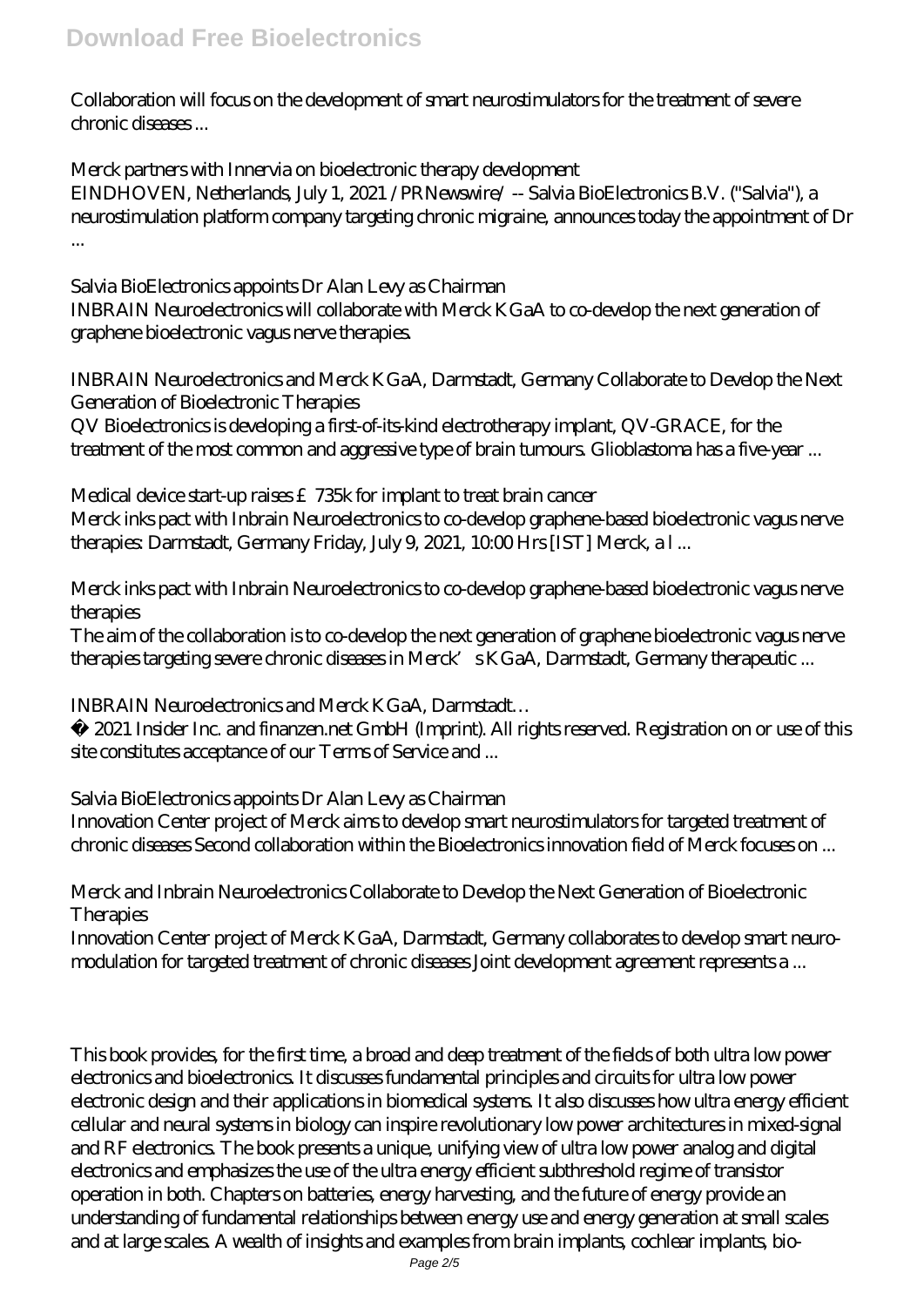molecular sensing, cardiac devices, and bio-inspired systems make the book useful and engaging for students and practicing engineers.

Medicine, chemistry, physics and engineering stand poised to benefit within the next few years from the ingenuity of complex biological structures invented and perfected by nature over millions of years. This book provides both researchers and engineers as well as students of all the natural sciences a vivid insight into the world of bioelectronics and nature's own nanotechnological treasure chamber.

Bioelectronics is a rich field of research involving theapplication of electronics engineering principles to biology,medicine, and the health sciences. With its interdisciplinarynature, bioelectronics spans state-ofthe-art research at theinterface between the life sciences, engineering and physicalsciences. Introductory Bioelectronics offers a concise overview ofthe field and teaches the fundamentals of biochemical, biophysical,electrical, and physiological concepts relevant to bioelectronics.It is the first book to bring together these various topics, and toexplain the basic theory and practical applications at anintroductory level. The authors describe and contextualise the science by examiningrecent research and commercial applications. They also cover thedesign methods and forms of instrumentation that are required inthe application of bioelectronics technology. The result is aunique book with the following key features: an interdisciplinary approach, which develops theory throughpractical examples and clinical applications, and delivers thenecessary biological knowledge from an electronic engineer'sperspective a problem section in each chapter that readers can use forself-assessment, with model answers given at the end of the bookalong with references to key scientific publications discussions of new developments in the bioelectronics andbiosensors fields, such as microfluidic devices andnanotechnology Supplying the tools to succeed, this text is the best resourcefor engineering and physical sciences students in bioelectronics,biomedical engineering and micro/nano-engineering. Not onlythat, it is also a resource for researchers without formal trainingin biology, who are entering PhD programmes or working onindustrial projects in these areas.

This wide-ranging summary of bioelectronics provides the state of the art in electronics integrated and interfaced with biological systems in one single book. It is a perfect reference for those involved in developing future distributed diagnostic devices, from smart bio-phones that will monitor our health status to new electronic devices serving our bodies and embedded in our clothes or under our skin. All chapters are written by pioneers and authorities in the key branches of bioelectronics and provide examples of real-word applications and step-by-step design details. Through expert guidance, you will learn how to design complex circuits whilst cutting design time and cost and avoiding mistakes, misunderstandings, and pitfalls. An exhaustive set of recently developed devices is also covered, providing the implementation details and inspiration for innovating new solutions and devices. This allinclusive reference is ideal for researchers in electronics, bio/nanotechnology, and applied physics, as well as circuit and system-level designers in industry.

Wearable Bioelectronics presents the latest on physical and (bio)chemical sensing for wearable electronics. It covers the miniaturization of bioelectrodes and high-throughput biosensing platforms while also presenting a systemic approach for the development of electrochemical biosensors and bioelectronics for biomedical applications. The book addresses the fundamentals, materials, processes and devices for wearable bioelectronics, showcasing key applications, including device fabrication, manufacturing, and healthcare applications. Topics covered include self-powering wearable bioelectronics, electrochemical transducers, textile-based biosensors, epidermal electronics and other exciting applications. Includes comprehensive and systematic coverage of the most exciting and promising bioelectronics, processes for their fabrication, and their applications in healthcare Reviews innovative applications, such as self-powering wearable bioelectronics, electrochemical transducers, textile-based biosensors and electronic skin Examines and discusses the future of wearable bioelectronics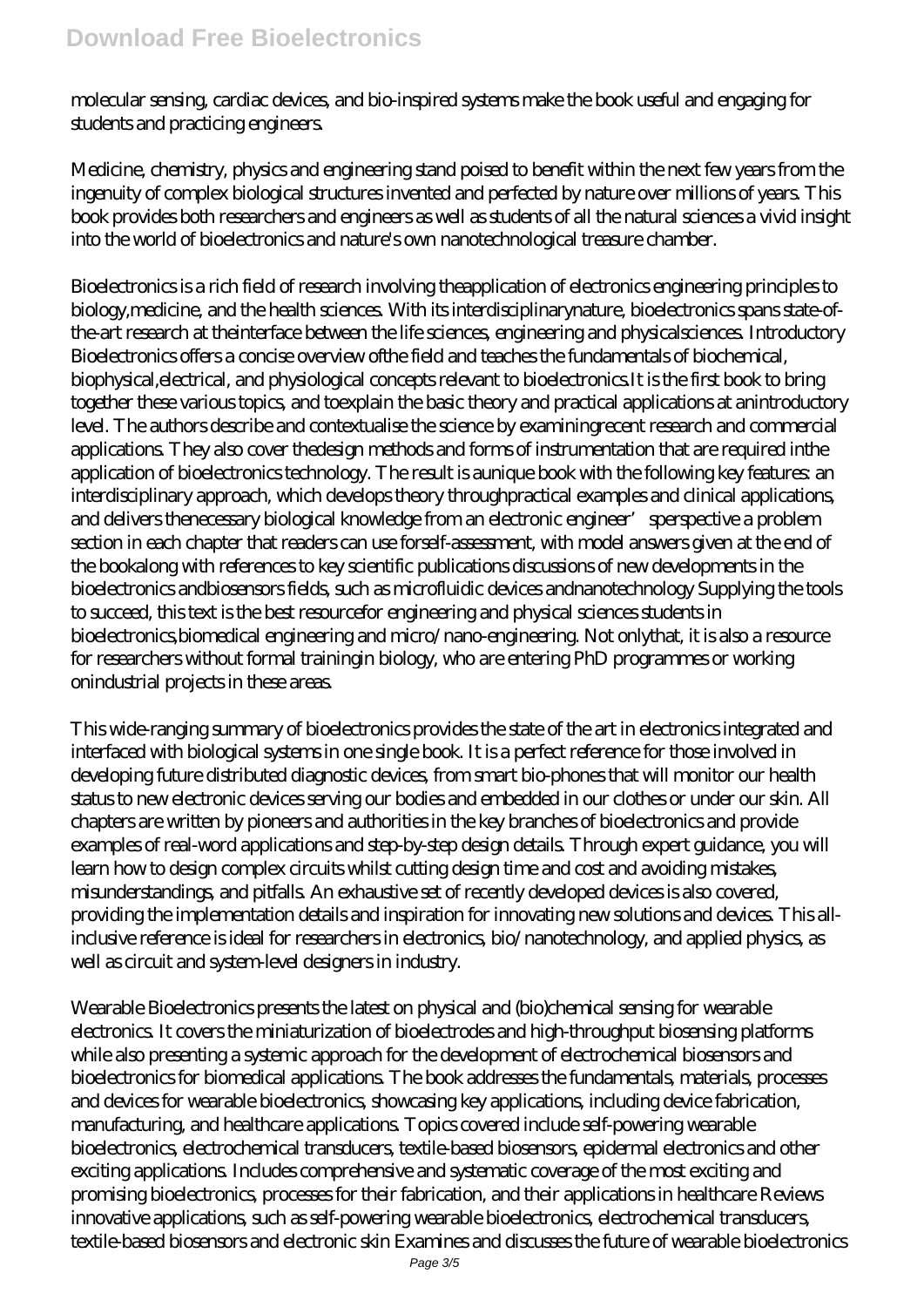## **Download Free Bioelectronics**

## Addresses the wearable electronics market as a development of the healthcare industry

Biosensors and Bioelectronics presents the rapidly evolving methodologies that are relevant to biosensors and bioelectronics fabrication and characterization. The book provides a comprehensive understanding of biosensor functionality, and is an interdisciplinary reference that includes a range of interwoven contributing subjects, including electrochemistry, nanoparticles, and conducting polymers. Authored by a team of bioinstrumentation experts, this book serves as a blueprint for performing advanced fabrication and characterization of sensor systems—arming readers with an application-based reference that enriches the implementation of the most advanced technologies in the field. Features descriptions of functionalized nanocomposite materials and carbon fibre electrode-based biosensors for field and in vivo applications Presents a range of interwoven contributing subjects, including electrochemistry, nanoparticles, and conducting polymers Includes more than 70 figures and illustrations that enhance key concepts and aid in retention Ideal reference for those studying bioreceptors, transducers, bioinstrumentation, nanomaterials, immunosensors, nanotubes, nanoparticles, and electrostatic interactions Authored by a collaborative team of scientists with more than 50 years of experienced in field research and instruction combined

Graphene Bioelectronics covers the expending field of graphene biomaterials, a wide span of biotechnological breakthroughs, opportunities, possibilities and challenges. It is the first book that focuses entirely on graphene bioelectronics, covering the miniaturization of bioelectrode materials, bioelectrode interfaces, high-throughput biosensing platforms, and systemic approaches for the development of electrochemical biosensors and bioelectronics for biomedical and energy applications. The book also showcases key applications, including advanced security, forensics and environmental monitoring. Thus, the evolution of these scientific areas demands innovations in crosscutting disciplines, starting from fabrication to application. This book is an important reference resource for researchers and technologists in graphene bioelectronics—particularly those working in the area of harvest energy biotechnology—employing state-of-the-art bioelectrode materials techniques. Offers a comprehensive overview of state-of-art research on graphene bioelectronics and their potential applications Provides innovative fabrication strategies and utilization methodologies, which are frequently adopted in the graphene bioelectronics community Shows how graphene can be used to make more effective energy harvesting devices

Here the renowned editor Evgeny Katz has chosen contributions that cover a wide range of examples and issues in implantable bioelectronics, resulting in an excellent overview of the topic. The various implants covered include biosensoric and prosthetic devices, as well as neural and brain implants, while ethical issues, suitable materials, biocompatibility, and energy-harvesting devices are also discussed. A must-have for both newcomers and established researchers in this interdisciplinary field that connects scientists from chemistry, material science, biology, medicine, and electrical engineering.

This book reviews the rapidly emerging field of switchable interfaces and its implications for bioelectronics. The authors piece together early breakthroughs and key developments and highlight the future of switchable bioelectronics by focusing on bioelectrochemical processes based on mimicking and controlling biological environments with external stimuli as well as responsive systems for drug delivery. All chapters in the book strive to answer the fundamental question: How do living systems probe and respond to their surroundings? Following on from that, how can one transform these concepts to serve the practical world of bioelectronics? The central obstacle to this vision is the absence of versatile interfaces that are able to control and regulate the means of communication between biological and electronic systems. This book summarizes the overall progress made to date in building such interfaces at the level of individual biomolecules and focuses on the latest efforts to generate device platforms that integrate biointerfaces with electronics. Chapter 1 introduces the general concept of dynamic interfaces